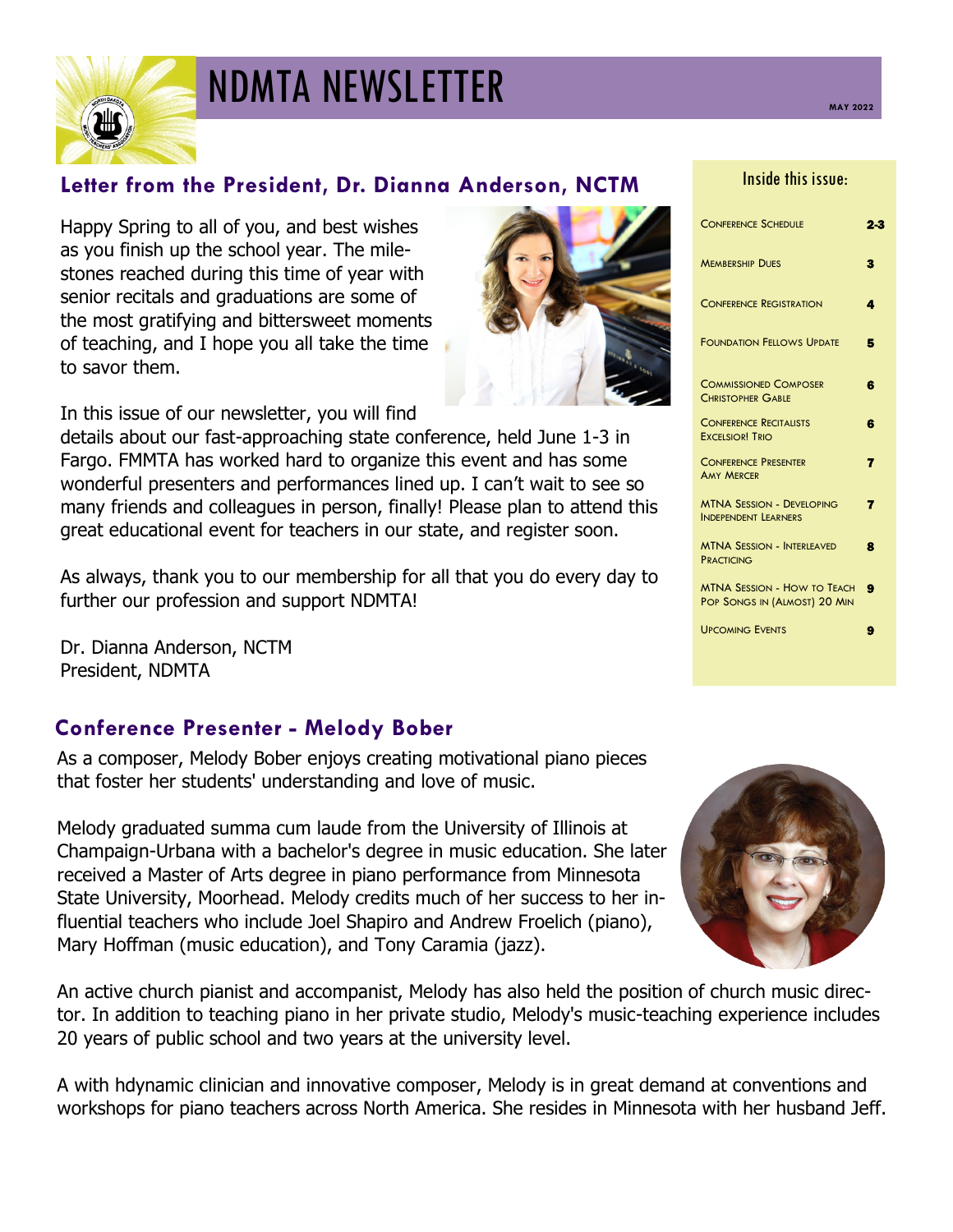#### **NDMTA Conference Schedule June 1-3, 2022 North Dakota State University, Reineke Fine Arts Building**

## **Wednesday, June 1, 2022**

| $12:00 \text{ pm}$ | <b>Popplers Music Competitions Rehearsals</b><br>Reineke Arts Building                                                                                                           |
|--------------------|----------------------------------------------------------------------------------------------------------------------------------------------------------------------------------|
| $2:00$ pm          | <b>Popplers Music Competition</b>                                                                                                                                                |
| $4:00 \text{ pm}$  | Board Meeting - Stone Town Grill, 705 32nd Ave E, West Fargo                                                                                                                     |
| $6:00-7:00$ pm     | Conference Registration<br>Reineke Atrium                                                                                                                                        |
| $7:00 \text{ pm}$  | <b>Official Opening Concert</b><br>Popplers Music Competition & Commissioned Composer,<br>Christopher Gable "Suite of Uncommon Dances"<br>Reception to Follow, provided by FMMTA |

#### **Thursday, June 2, 2022**

| 8:30-9:00 am       | Registration<br>Reineke Atrium                                                                                      |
|--------------------|---------------------------------------------------------------------------------------------------------------------|
| $9:00 - 10:15$ am  | Session I - Melody Bober<br>Practice & Performance Tips for the Successful Pianist<br><b>Beckwith Recital Hall</b>  |
| $10:15 - 10:45$ am | Break, Silent Auction Begins, Vendor Displays<br><b>NDSU Choir Room</b><br>Refreshments, Atrium                     |
| 10:45 am -12:00 pm | Session II - Melody Bober<br><b>Composition Strategies for All Levels</b><br><b>Beckwith Recital Hall</b>           |
| $12:15 - 1:30$ pm  | <b>IMTF Luncheon</b><br>Summer Music Classes: Ideas for Exploring Music with 3-6 year olds<br><b>Reineke Atrium</b> |
| 2:00-3:00 pm       | <b>NDMTA Business meeting</b><br><b>Beckwith Recital Hall</b>                                                       |
| $3:00-3:15$ pm     | Break with refreshments                                                                                             |
| $3:15-4:15$ pm     | Session III - Melody Bober<br><b>Musical Ideas for Summer Fun</b><br><b>Beckwith Recital Hall</b>                   |
|                    |                                                                                                                     |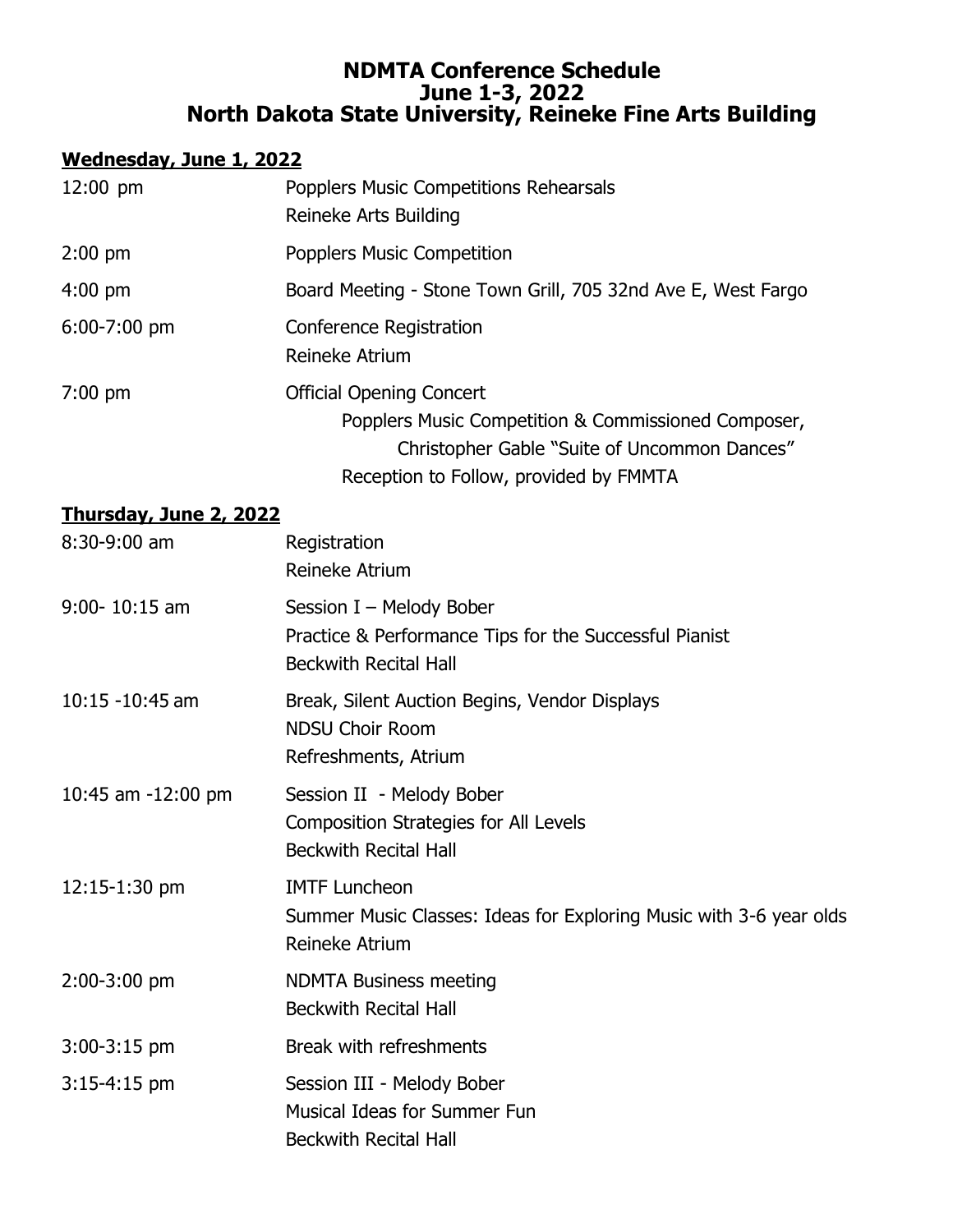| $5:30 \text{ pm}$ | <b>Banquet</b>                                 |
|-------------------|------------------------------------------------|
|                   | Reineke Atrium                                 |
|                   | Tyler Nagel, Banquet Dinner Music              |
| $7:30$ pm         | Concert: Excelsior Trio, public invited        |
|                   | <b>Beckwith Recital Hall</b>                   |
|                   | Reception to follow, provided by Schmitt Music |

#### **Friday, June 3, 2022**

| 8:30 am            | Registration<br>Reineke Atrium                                                                                                                      |
|--------------------|-----------------------------------------------------------------------------------------------------------------------------------------------------|
| 9:00-10:15 am      | Session IV: - Melody Bober<br>New Music Showcase<br><b>Beckwith Recital Hall</b>                                                                    |
| 10:15-10:45 am     | Break with refreshments<br>Silent Auction closes at 10:45                                                                                           |
| 10:45 am -12:00 pm | Session V - Amy Mercer<br><b>Interpreting Musical Styles</b><br>in Elementary through Intermediate Piano Repertoire<br><b>Beckwith Recital Hall</b> |
| 12:00-12:30 pm     | <b>Closing Remarks</b><br>Door Prizes<br><b>Silent Auction Results</b>                                                                              |

#### **Membership Dues**

By Lisa Schuler, Membership Chair

The MTNA/NDMTA fiscal year runs from July 1st to June 30th every year. This is your friendly reminder that memberships are to be paid by July 1st. Your paid membership allows you to be active in programs such as Music Rallies and Competitions. A paid membership allows you to be an officer at the local and state level. Paid memberships provide you with the many benefits that MTNA has to offer. You can find those benefits at cannot pay by July 1st, the deadline for being mtna.org. An up-to-date membership keeps your name and contact information in the NDMTA Directory and NDMTA website. Overall, it keeps NDMTA running smoothly. We still have a few

months before the July 1st deadline, so now is the time to be thinking



**DURE**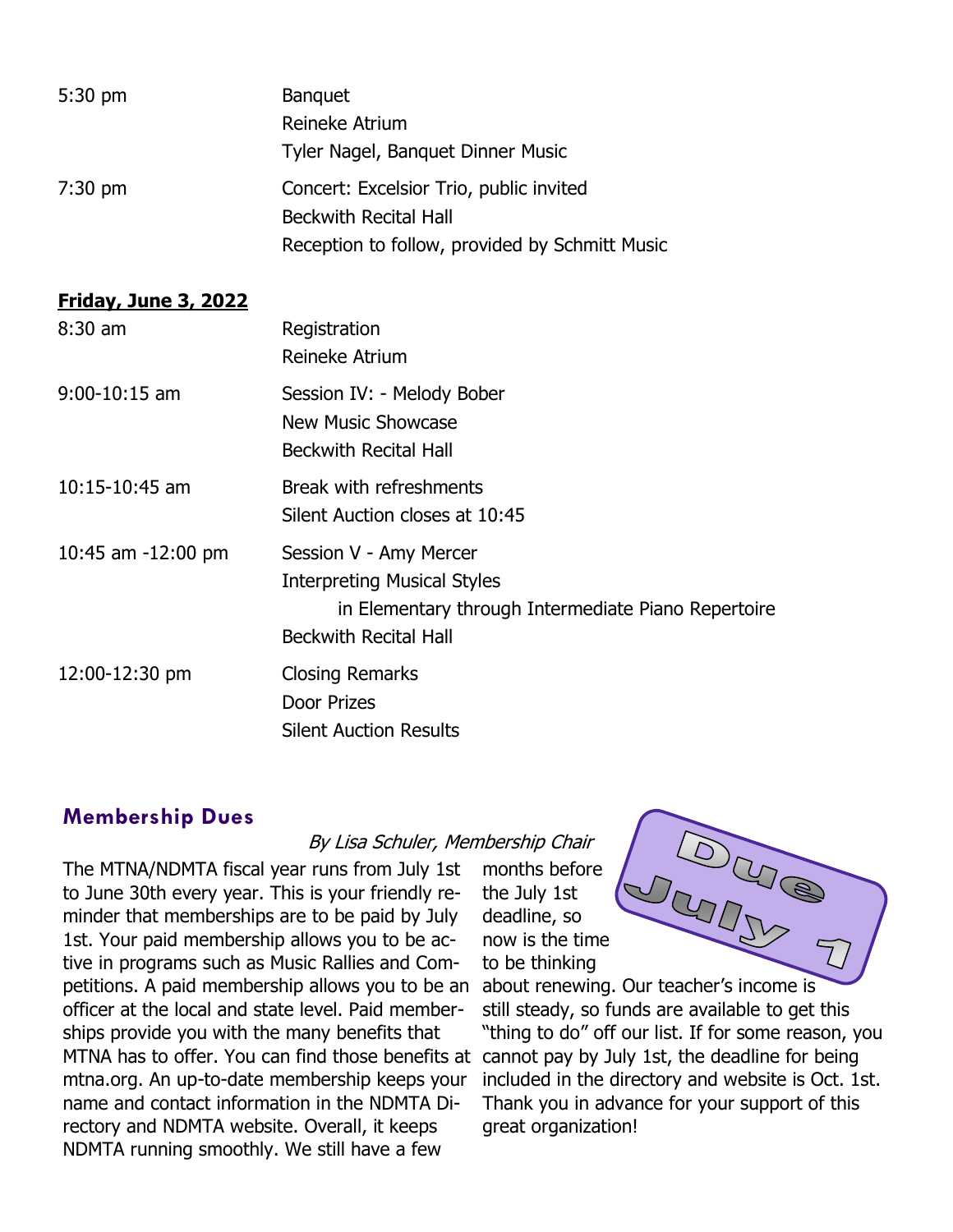## **NDMTA Annual Conference**

Wednesday-Friday, June 1-3, 2022 Reineke Hall, NDSU, Fargo, ND

|                                                                                                                |  | $\mathsf{Zip} \_\_\_\_\_\_\$                                                                                                                                                                                                         |  |
|----------------------------------------------------------------------------------------------------------------|--|--------------------------------------------------------------------------------------------------------------------------------------------------------------------------------------------------------------------------------------|--|
|                                                                                                                |  |                                                                                                                                                                                                                                      |  |
| E-mail 2008 2010 2011 2022 2023 2024 2022 2023 2024 2022 2023 2024 2022 2023 2024 2022 2023 2024 2025 2026 202 |  |                                                                                                                                                                                                                                      |  |
| NDMTA Member: Yes No Local Association                                                                         |  |                                                                                                                                                                                                                                      |  |
| <b>Registration Fees:</b>                                                                                      |  |                                                                                                                                                                                                                                      |  |
| Full Conference – member                                                                                       |  |                                                                                                                                                                                                                                      |  |
| Full Conference - non-member                                                                                   |  |                                                                                                                                                                                                                                      |  |
| Full Conference - First Time Attendee                                                                          |  | \$65                                                                                                                                                                                                                                 |  |
| <b>Full Conference - Student</b>                                                                               |  |                                                                                                                                                                                                                                      |  |
| One Day Only (member)                                                                                          |  |                                                                                                                                                                                                                                      |  |
| One Day $-$ non-member                                                                                         |  |                                                                                                                                                                                                                                      |  |
|                                                                                                                |  | $$60$                                                                                                                                                                                                                                |  |
| Online Processing Fee (DO NOT INCLUDE IF PAYING BY CHECK) \$3.64 _________                                     |  |                                                                                                                                                                                                                                      |  |
| IMTF Luncheon, Build your own sandwich bar                                                                     |  |                                                                                                                                                                                                                                      |  |
| Banquet, Bourbon Glazed Chicken                                                                                |  |                                                                                                                                                                                                                                      |  |
| Let us know if you have any dietary needs                                                                      |  |                                                                                                                                                                                                                                      |  |
| Late Registration Fee: (Postmarked after May 13)                                                               |  |                                                                                                                                                                                                                                      |  |
| <b>Total Enclosed:</b>                                                                                         |  | <u> 1980 - Jan Stein Stein Stein Stein Stein Stein Stein Stein Stein Stein Stein Stein Stein Stein Stein Stein Stein Stein Stein Stein Stein Stein Stein Stein Stein Stein Stein Stein Stein Stein Stein Stein Stein Stein Stein</u> |  |
| <b>Payment Options:</b>                                                                                        |  |                                                                                                                                                                                                                                      |  |

- 1. Complete this registration form online and use PayPal to pay online at [www.ndmta.org](http://www.ndmta.org) **OR**
- 2. Mail completed form and send check, payable to NDMTA to:

Michelle Kallod 668 17<sup>th</sup> Ave. E West Fargo, ND 58708 mkallod@hotmail.com

Refunds: Registration fees are nonrefundable except for emergencies and illness. Should such a conflict arise, the registration fee, minus all food costs, will be refunded. Please contact Corinne Nustad (701) 388-9790 and send a written request to Michelle Kallod, 668 17th Ave. East, West Fargo, ND 58078.

**Hotel accommodations:** Expressway Suites, 4303 17th Ave S, Fargo. Double Queen Suite \$92.95. Single King \$79.95, 877-239-4303. Ask for NDMTA Rate. Check in 3PM. Check out 11AM. Free continental breakfast.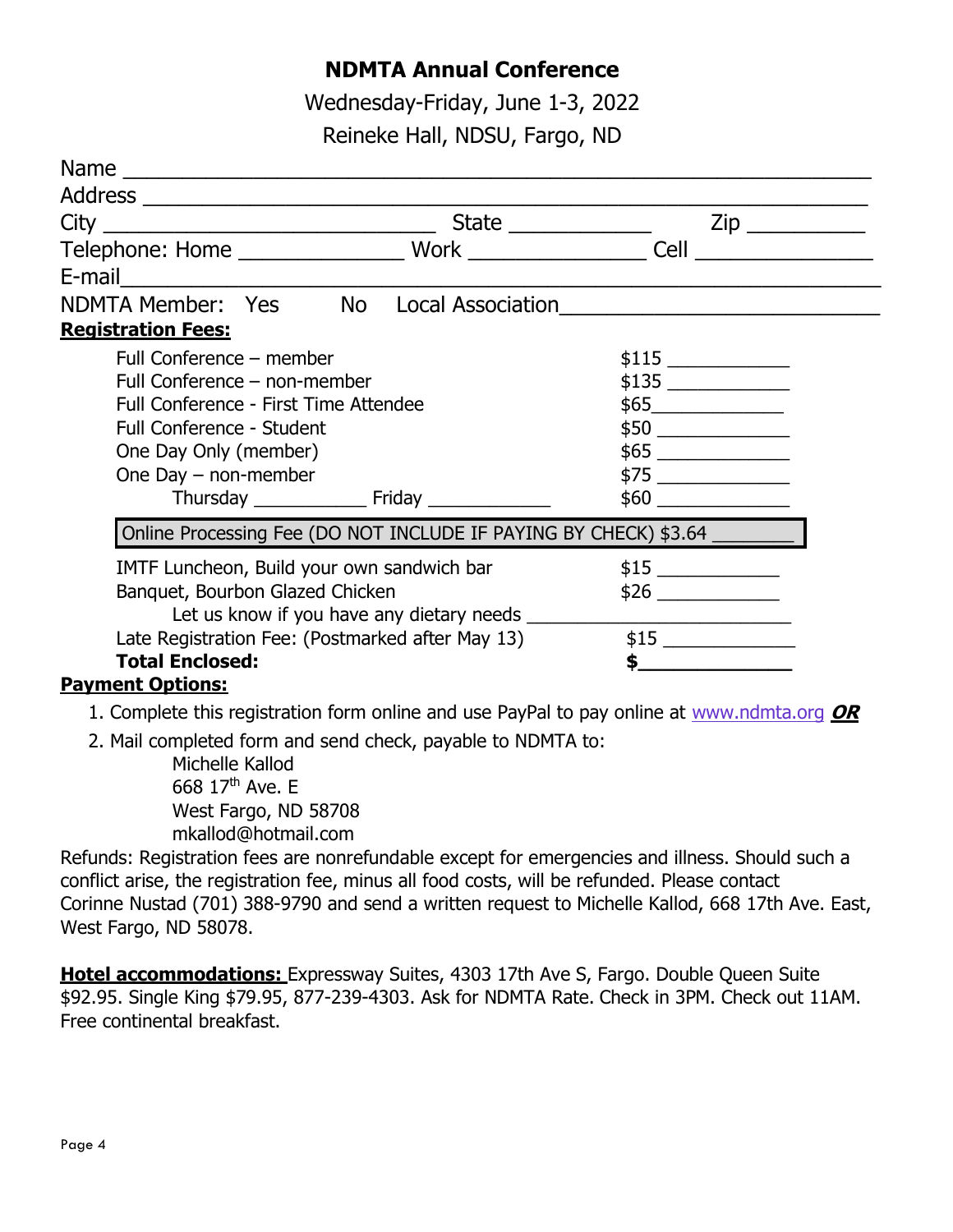## **News from your NDMTA Foundation**

#### **Introducing our NDMTA Foundation Fellow Nominee for 2023… Darla Sheldon!**

Darla was raised in a musical family in rural Bowden, ND where her love of music began at an early age. She began her teaching career after graduating from Valley City State University in 1967 with a BS Degree/Composite Major in Music. She taught instrumental and vocal music grades 1-12 in North Dakota Schools. She has taught private piano for over 40 years!



Darla is an NDMTA certified teacher of music and was awarded the NDMTA Teach-

er of the year in 2012. She has served on the NDMTA state board as well as the UVMTA board. She retired to Fargo, ND in 2014 where she is an FMMTA member and presently serves on their board of directors.

Darla's has dedicated her life to furthering Arts and Education in schools in several ND/MN communities. She has composed vocal/instrumental arrangements for special groups her entire career. She served on the Board of Directors for the Park Rapids Community Theater and was also musical director and pianist for 12 major summer musical productions.

Darla has done extensive accompanying for her church music worship team, church choir/cantatas, school concerts, music contests, weddings, and funerals. She adjudicates music contests, rallies, talent shows and pageants. Since her move to Fargo, she has been an accompanist for Carl Ben Eielson Middle School, South High School and Davies High School for their music contests and concerts. She finds great joy in working with students of all ages and sharing her love of music and the piano.

Darla has been married to her husband Claude for 56 years and together they raised 3 children and are blessed with 6 grandchildren.

As of the publication of this newsletter, \$515.00 has been raised toward Darla becoming our NDMTA Foundation Fellow.

You may give at the NDMTA June conference, online via the MTNA website, or mail a check to MTNA. Be sure to request your donation to go directly to Darla as Foundation Fellow nominee,. If giving by check, please be sure to note Darla Sheldon in the memo section.

MTNA website [https://www.mtnafoundation.org/contribute/contribute](https://www.mtnafoundation.org/contribute/contribute-now/)-now/

or send your check to: Jennifer Thomason MTNA Executive Assistant 600 Vine St Ste 1710 Cincinnati, OH 45202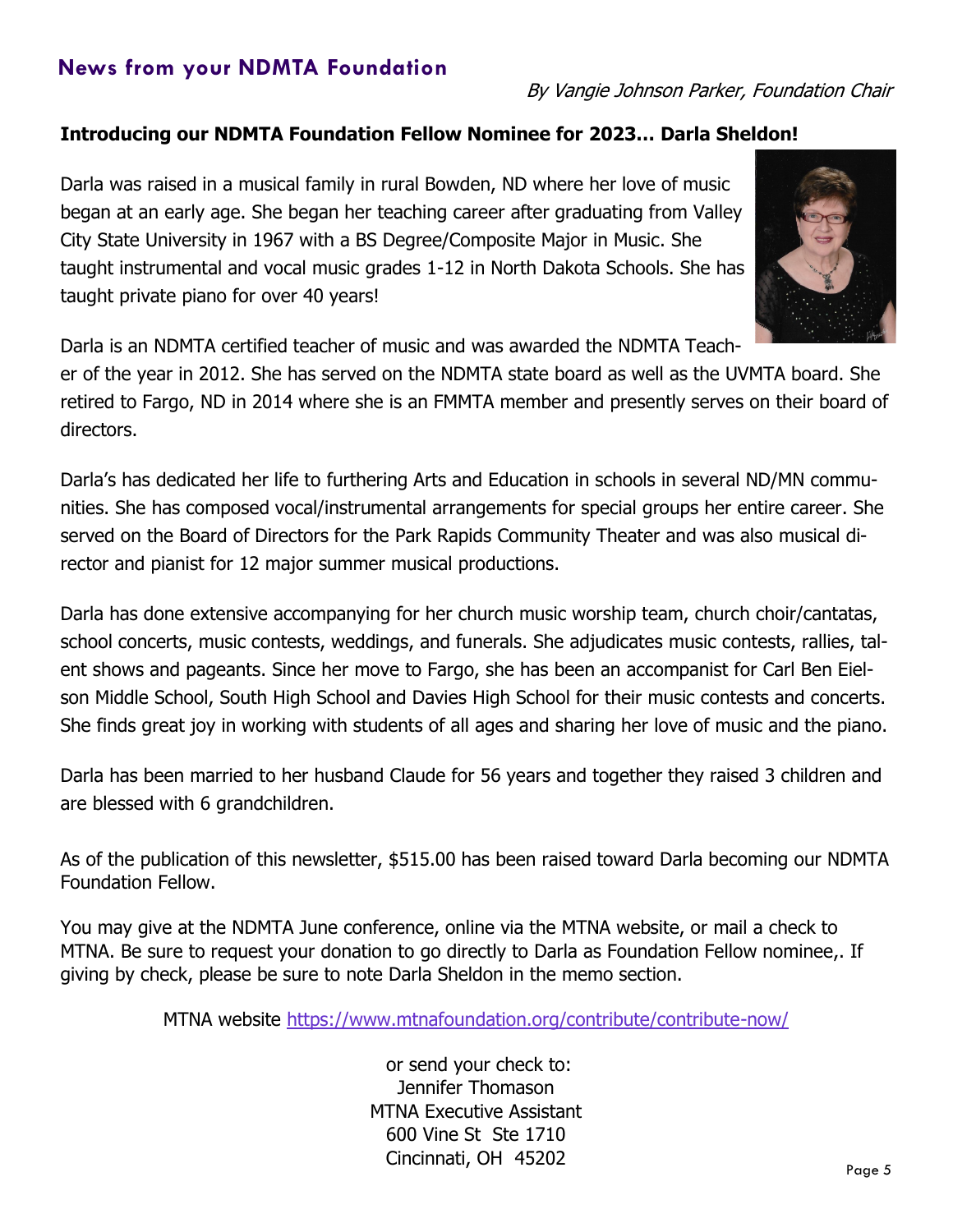## **Commissioned Composer - Christopher Gable**

Christopher Gable is a composer, author, and music instructor based in Grand Forks, North Dakota, where he teaches Rock History, music technology, composition, and related courses at the University of North Dakota. His music has been performed across the United States and in Shanghai, China. His works frequently include references to and variations on all kinds of popular music. His commissions include works premiered by several UND ensembles, including the UND Trumpet Ensemble, the UND Concert Choir, Duo Cantabile, the Steel Pan Ensemble, and several student performers. Other organizations and ensembles that have commissioned works from Dr. Gable are the North Dakota Museum of Art, International Music Camp, the Minnesota Philharmonic, One Voice Mixed Chorus, Trio Carrefour, the dream songs project, Zeitgeist,



and the Metropolitan Symphony Orchestra (Minneapolis). Dr. Gable's most recent opera is The Ladysmith Story, which celebrates the town of Ladysmith, Wisconsin and premiered in July 2010. He has taught composition at the International Music Camp since 2011, and has previously taught at Macalester College, the University of Minnesota and St. Olaf College. Gable studied at the University of Minnesota and UC Santa Barbara; his principal teachers were Dominick Argento, Judith Lang Zaimont, and Emma Lou Diemer. His music is published by Dorn Publications and Warwick Music. He has written two books about popular musicians, The Words and Music of Sting and The Words and Music of Sheryl Crow, which were both published by Praeger Publishers. He is a contributor to the encyclopedia Music around the World (ABC-Clio). Dr. Gable was named a 2013 Artist Fellow from the North Dakota Council on the Arts. Upcoming projects in 2022 include a trombone octet written for the North Dakota Trombone Choir which will be performed at the International Trombone Festival in Arkansas, and a commission from the Music Teachers National Association, North Dakota chapter. FFI: https://www.christophergable.com/

#### **Conference Recitalists - Excelsior! Trio**



Excelsior! Trio performs an eclectic mix of classical, jazz, folk, and contemporary, progressive rock and even K-pop influenced chamber music. The unique combination of flute, saxophone, and piano results in an unusual variety of sound, timbre, and style. Flutist Debora Harris, pianist Jay Hershberger, and saxophonist Russell Peterson all teach on the music faculty of Concordia College, Moorhead, MN. They have been performing together for more than a decade and audiences have responded enthusiastically to their unique style and musical simpatico.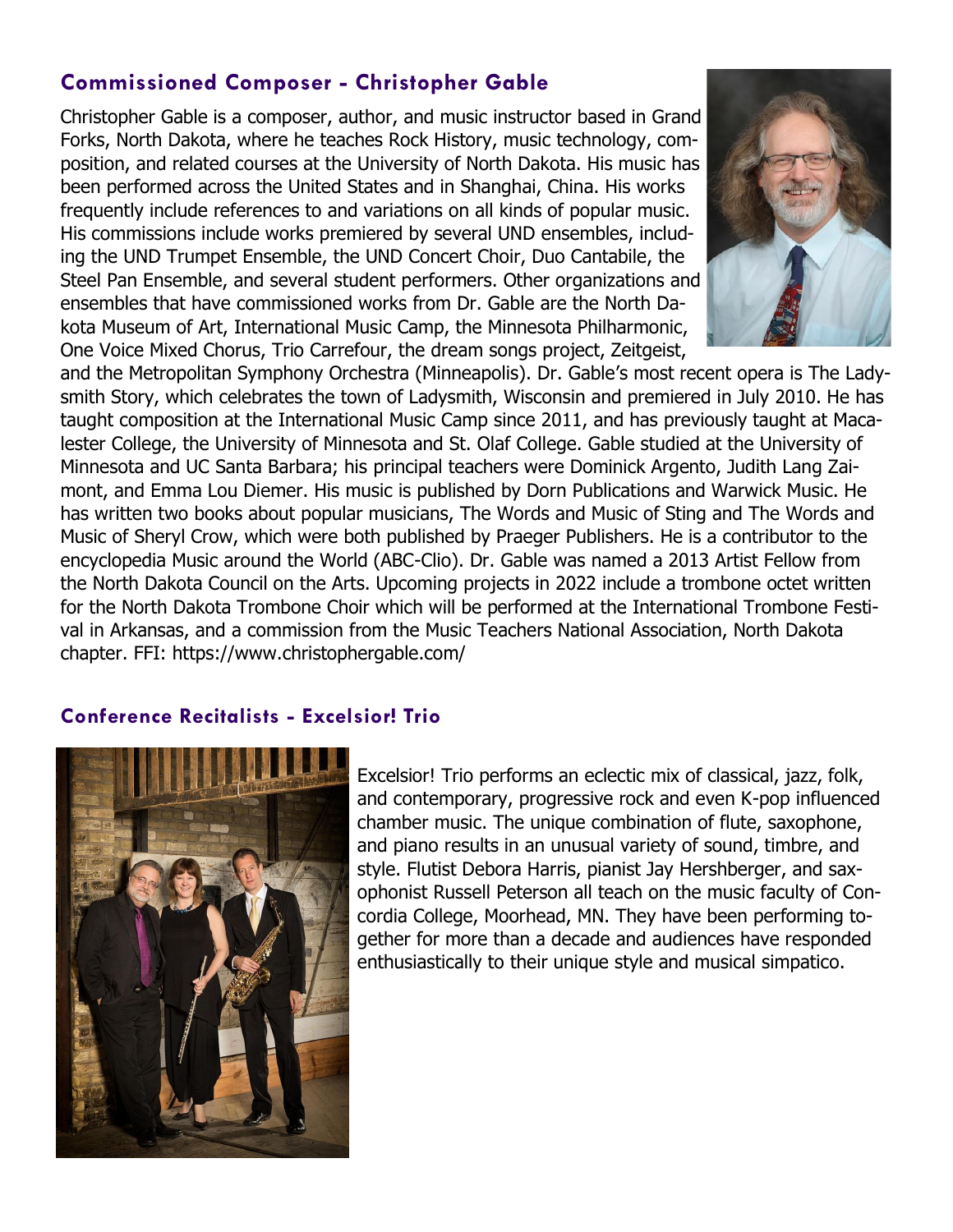## **Conference Presenter - Amy Mercer**

Amy Mercer earned her doctorate in piano performance at North Dakota State University, studying with Robert Groves, and her master's degree in piano performance and pedagogy at Ohio University where her principal teacher was Richard Syracuse. She completed her undergraduate degree at Concordia College under David Worth. She also studied under Antoinette Perry at the Aspen Music Festival and School. She is a founding member of the Lyra Trio.



Dr. Mercer is a nationally certified music teacher and is active in the National Federation of Music Clubs and Music Teachers' National

Association. From 2004 to 2006, she was Visiting Professor of Music at Centre College in Danville, KY and has taught at North Dakota State University and Concordia College. Currently, Amy is Professor of Piano at MSUM, maintains a private studio, and is an independent accompanist. She resides in Fargo with her husband Shane and their three children.

## **MTNA Conference Session— Developing Independent Learners from the First Lesson**

By Lisa Schuler

In this session, four teachers gathered on a recorded zoom call to discuss ways to encourage students to become independent learners. It was agreed that we should want our students to have the ability to learn pieces on their own and to play them musically. We should want them to be life-long musicians.

Here is a list of some of the activities they shared with each other:

- Have students learn an easier piece and then encourage them to add their own creative twist on it, such as a creative ending, an added ornament, etc.
- Tell the students to practice right after their lesson, the student should walk out of the studio to their home and play their assignment. If they do this, they will not need the help of a parent. They will be learning on their own. Parents will get the most out of their investment and students will love learning quickly.
- Ask the student, "What are you going to do with this piece?" (how are they going to practice it) and then write it down in the assignment book.
- Have students learn YOYO pieces, "You're On Your Own" pieces. Students could get a prize for each YOYO piece they play at their lesson.
- Resist the urge to write in their music, make them do it! They will remember it better.
- Assist the student in figuring out the piece but then have them listen to the piece. Make sure they know how it is to sound and that will help them at home.
- Have a box of music that students can dig through and take pieces to learn on their own. Once they learn it and play it at their lesson, they return it to the box and dig for another.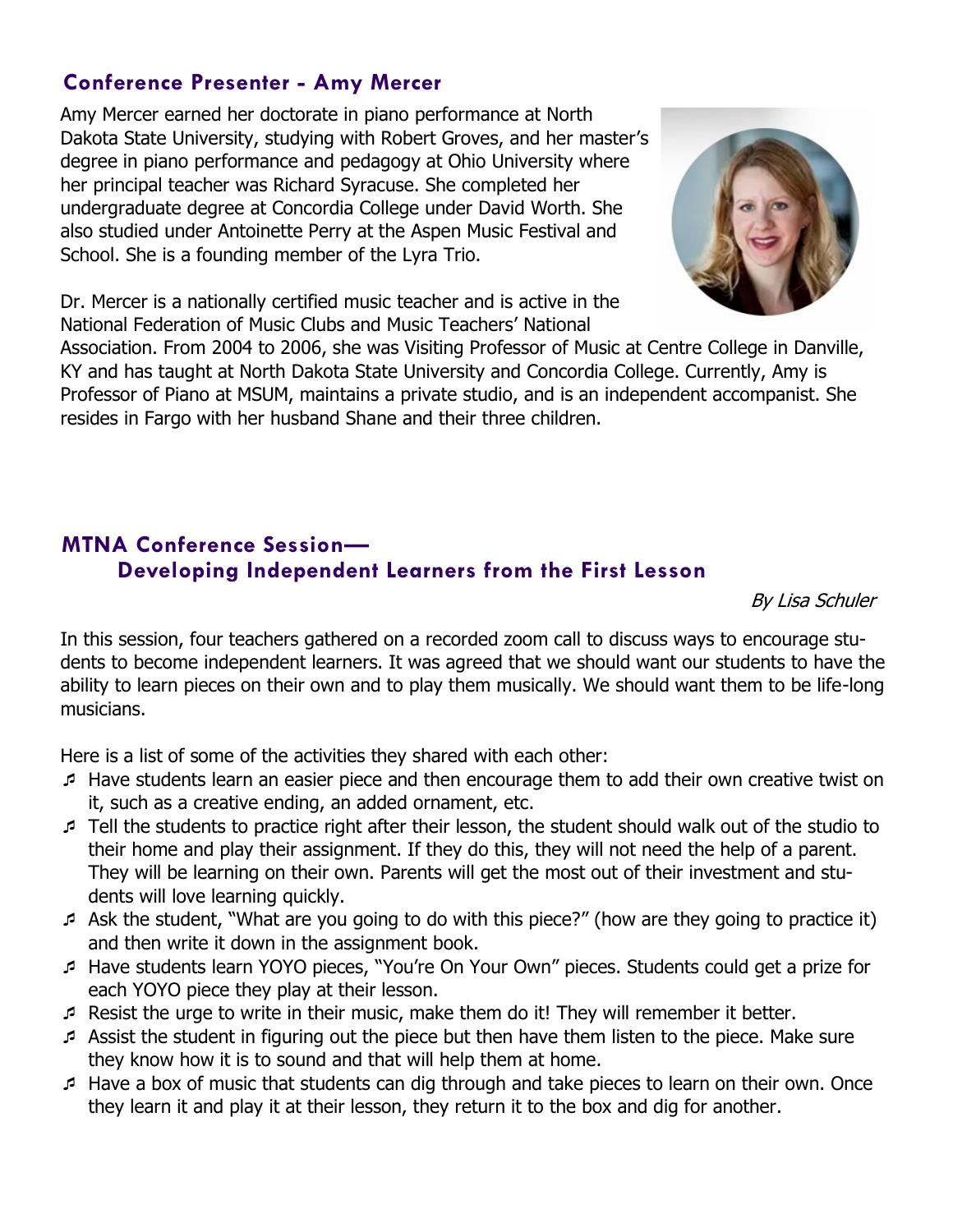## **MTNA Conference Session— Hack Your Practice: The Science Behind Interleaved (Random) Practicing**

By Vangie Johnson Parker

How many times have we heard our students say "…but I played it just perfectly at home..." How many times did we say this to our teachers when we were young students?

Dr. Daniel Kuehler from Hillsdale College spoke about practice methods which can enhance performance under pressure.

Blocked practice - is defined as uninterrupted repetition on a specified task and is best for learning a specified skill.

Interleaved/Random Practice -is a switch from task to task without the opportunity to "get into the groove. It is spaced out with interruptions. As a result, the brain is forced to execute the task "on the Spot" and exercises our ability to play something on demand.

During one study, students were assigned different practice instructions. Some learned their music with the block method and the remainder learned their music using the random method. The results were fascinating. After the two days were up, students were asked which method they preferred and they unanimously believed that block practice was more efficient. However, the results after testing showed that the (random) interleaved group actually produced better results during both testing and performance. The performance criteria was judged by accuracy and performance speed.

#### **Dr. Kuehler suggests practice with the following method to gain accuracy as well as long-term retention:**

1. Solidify skills by beginning with blocked practice and necessary repetition.

2. Introduce controlled random practice by practicing section A, Section A prime, Section B, etc.

3. Next order of practice should be the Interleaved method and working each section in a random order.

## **Practical Applications you can use to make a game out of practicing:**

Split the piece into structural chunks. Randomize the order of chunks in practice. Number the "chunks" on small pieces of paper and place in a hat. Draw from the hat and then begin at that measure and play forward.

Choose 3-5 problem spots in a piece. Set an interval timer and cycle through each problem spot randomly.

In Sonata form: Play the exposition and recap second themes back to back.

For those spots which you just "can't get", set an interval timer. Practice other things. When the timer rings, play the spot cold turkey. Then return to your first task. Do this multiple times in a session to practice retrieval.

By using a mixture of methods and focusing on interleaved or random practicing, your students can develop long term retention in performance mode!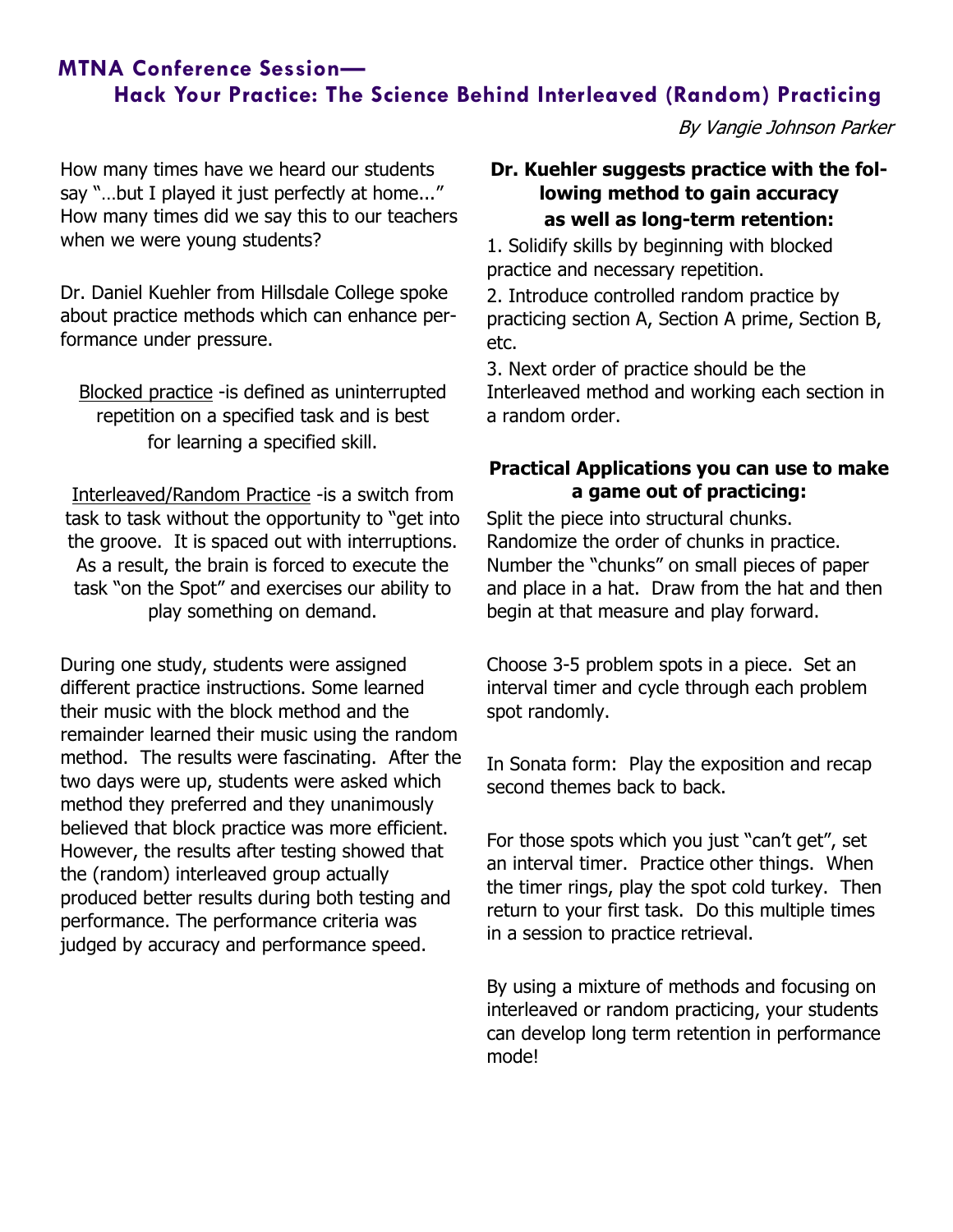## **MTNA Conference Session— Teach (Almost) Any Pop Song in 20 minutes**

By Lisa Schuler

Students enjoy playing songs they know, but online sources such as musicnotes.com can sometimes be discouraging because of complicated rhythms and having all the melody and harmony notes together. It's a lot of reading for students. Guitar tabs don't offer a lot of guidance, and good lead sheets for pop songs are hard to find. The presenter of this session likes having her students create leads sheets instead.

Here are her 6 tips to help students create their own lead sheets:

- **Listen** listen to the original song, not a cover; find the key and once located, find the I, IV, V, and vi chords of the key. 90% of pop songs use these chords. Listen for the chord changes.
- **Confirm Chords** Google search on lyric sheet (Ultimate Guitar Tabs), highlight the chords **Comping** – follow along with the recording to make sure the chords are correct and then experiment by playing the chords in different ways; bass notes only, open 5ths, root position chords, 4-note broken chords, inversions, octaves. Playing the root-5<sup>th</sup>-8<sup>th</sup> is a common LH pattern; play the progression smoothly

**Structure** – students can write out the chord symbols, time signature, etc. on staff paper

- **Melody**  after chord structure is good, put in the melody pitches. There doesn't have to be a rhythm but just pitches in the measure to line up with the chords. Her students just wrote whole notes for the melody line. She had her students do this at home and bring it back to the next lesson.
- **Add Flair** add chord tones, change octaves, fill in gaps, passing notes in the bass, try different chords, add sus2, sus4,  $7<sup>th</sup>$ , have fun with your instincts.

Honestly, I feel this would take far more than 20 minutes to accomplish but I like the process the presenter suggested, and I think students would too.

| <b>Upcoming Events</b><br>2022 Popplers Music Competition | June 1                            | NDSU, Fargo                 |
|-----------------------------------------------------------|-----------------------------------|-----------------------------|
| 2022 NDMTA Conference                                     | June $1-3$                        | NDSU, Fargo                 |
| 2022 MTNA Competition<br><b>Entry Deadline</b>            | Sept. 14,<br>3:00 pm Eastern Time | submit entries on MTNA site |
| 2022 MTNA Competitions                                    | October 22                        | VCSU, Valley City           |